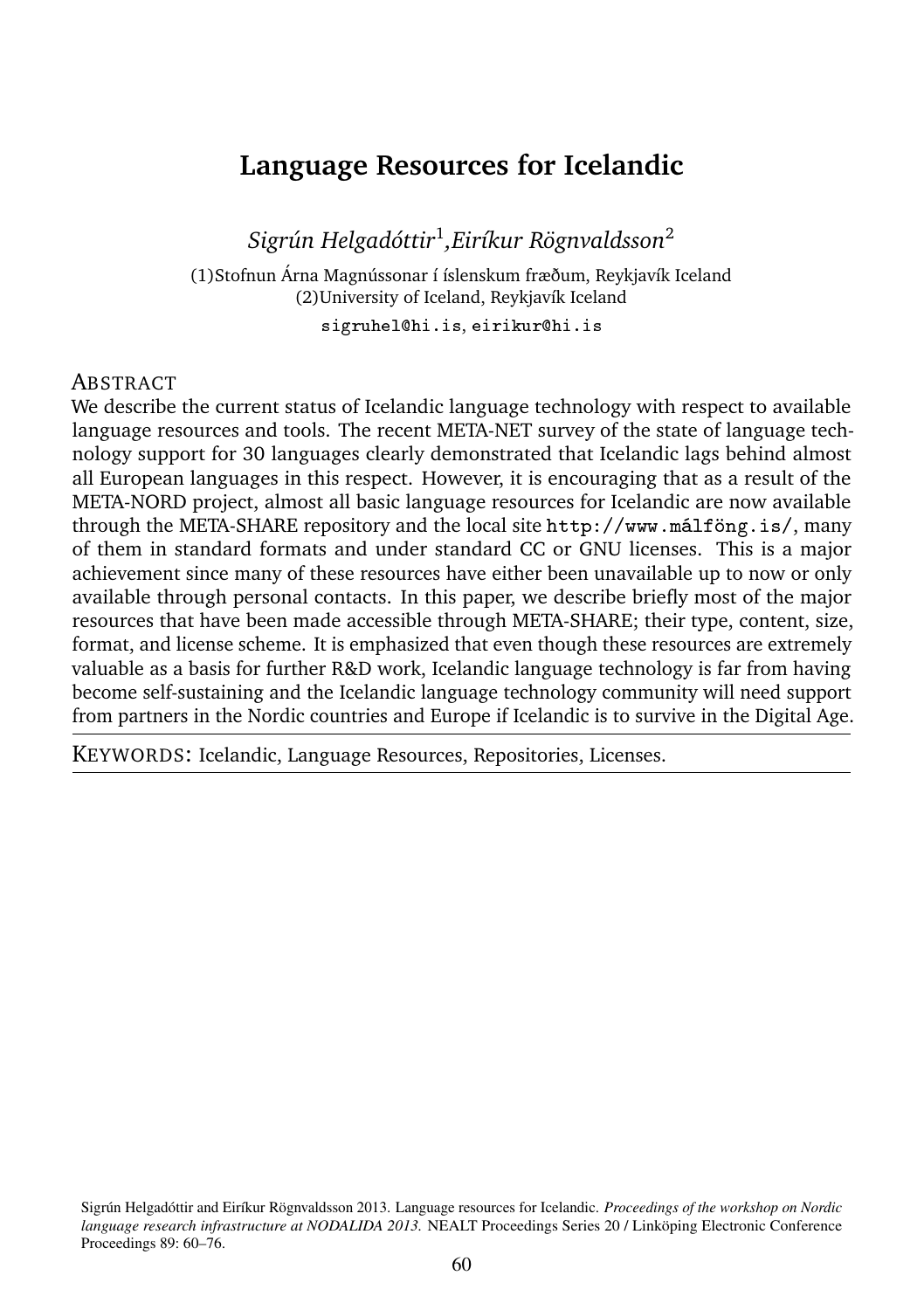# **1 Introduction**

According to the survey of language technology support for European languages recently conducted by META-NET (http://meta-net.eu) and published in the series "Europe's Languages in the Digital Age", Icelandic is among the European languages that have the least support (Rögnvaldsson et al., 2012). This is not surprising. The Icelandic language community with its 320,000 speakers is by far the smallest in the survey – only Maltese comes close in the number of speakers, and is also on the same level as regards language technology support. It is well known that the cost of preparing a language for the digital age is independent of the number of speakers. The same basic resources are needed, irrespective of the size and capacity of the language community. Icelandic lacks both financial and human resources to be able to follow the changes that the digital revolution has made – and will make in the near future – to the use of human language within information technology, and on human-computer interaction.

That doesn't mean, however, that the situation of Icelandic is hopeless. Even though most advanced and high-level tools and resources are lacking, a number of basic resources have been built during the last decade. This includes a PoS tagger, a lemmatizer, and a parser; a morphological database containing 270,000 paradigms; a tagged corpus of 25 million words; a multilingual dictionary with 50,000 entries; a large collection of terminologies; a treebank containing one million words; and a number of other smaller yet valuable resources. These resources form a solid ground to build on. Of course, Icelandic will always lag behind languages with millions of speakers in language technology support. It will be necessary to prioritize and select carefully which resources it is absolutely vital to develop.

For the future of Icelandic, it is extremely important that all of the resources mentioned above have now been made accessible and open to the linguistic and language technology communities at large. This should enforce R&D work on Icelandic and contribute to securing the survival of the language in the digital age. In this respect, the situation has changed dramatically during the last two years due to Iceland's participation in the META-NORD project (http://meta-nord.eu). Before the project started, some of the above-mentioned resources were indeed available, but information on their availability was not widely spread. META-NORD has made a large contribution to finalizing and standardizing some of these resources, and the META-NORD team spent a lot of effort convincing the owners of some other of these resources to make them public.

In this paper, we give an overview of the current status of language resources for Icelandic. Section 2 summarizes the main results of the META-NET survey of language technology support. Section 3 deals with language resource repositories, both META-SHARE and the Icelandic repository http://www.málföng.is/. In Section 4, we describe briefly the most important Icelandic language resources; their content, format, availability, etc. Finally, Section 5 is a conclusion.

#### **2 Icelandic language resources in a European perspective**

In September 2012, Springer Verlag published a series of 31 white papers entitled "Europe's Languages in the Digital Age" (http://www.meta-net.eu/whitepapers/overview). These volumes present the result of a study conducted by META-NET, a European Network of Excellence dedicated to building the technological foundations of a multilingual European information society. Each white paper describes one European language – its characteristics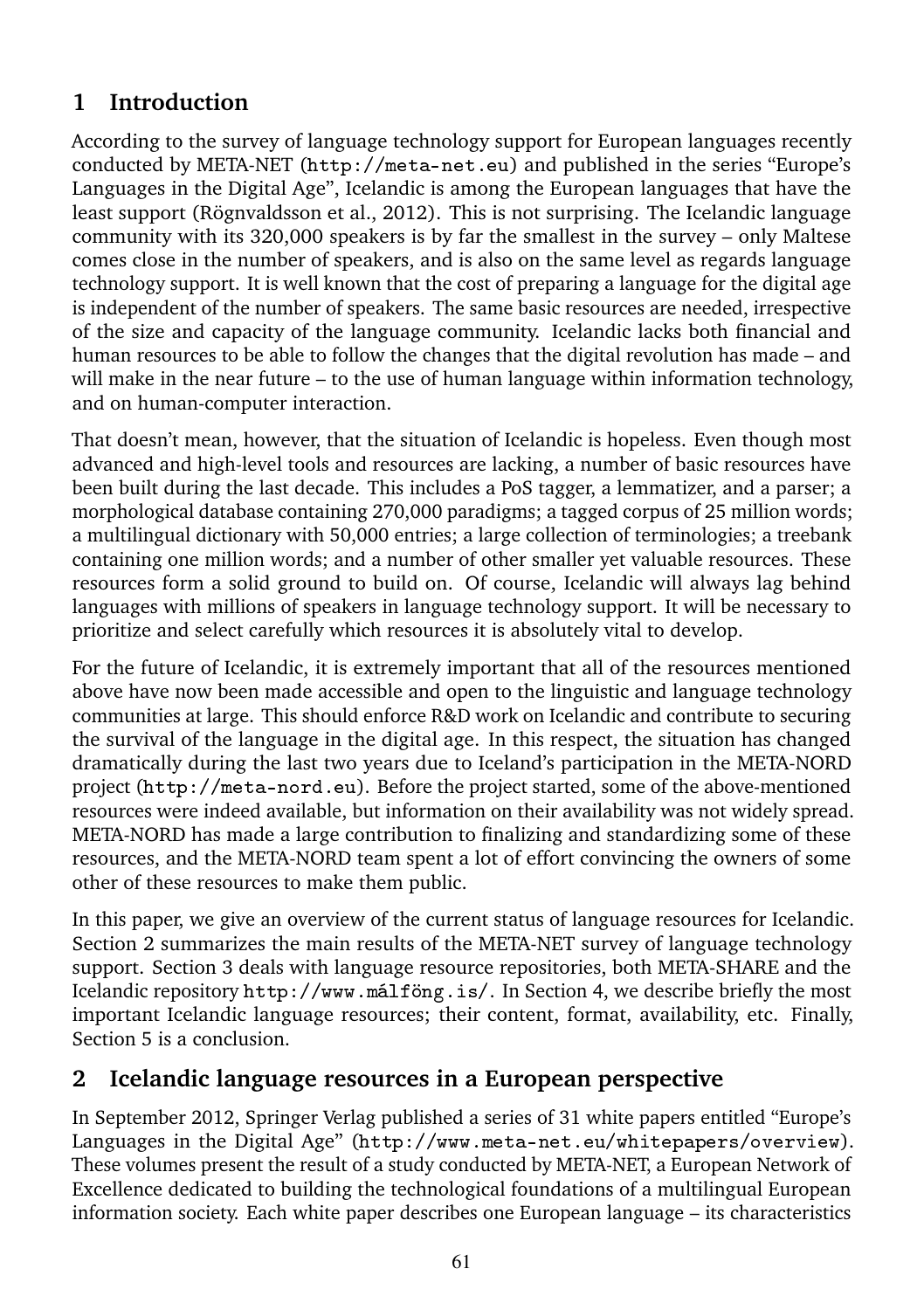|                                                           | Quantity       | Availability   | Quality                 | Coverage                | Maturity       | Sustainability | Adaptability            |
|-----------------------------------------------------------|----------------|----------------|-------------------------|-------------------------|----------------|----------------|-------------------------|
| Language Technology: Tools, Technologies and Applications |                |                |                         |                         |                |                |                         |
| <b>Speech Recognition</b>                                 | 1              | 1              | 1                       | 1.5                     | $\mathbf{1}$   | $\mathbf{0}$   | $\mathbf{1}$            |
| <b>Speech Synthesis</b>                                   | 1              | 1              | 2.5                     | 2.5                     | $\overline{2}$ | $\mathbf{1}$   | 1                       |
| Grammatical analysis                                      | $\overline{2}$ | 5.5            | $\overline{4}$          | $\overline{\mathbf{3}}$ | 3.5            | 3.5            | $\overline{\mathbf{3}}$ |
| Semantic analysis                                         | 0.5            | 0.5            | 0.5                     | 0.5                     | 0.5            | 0.5            | 0.5                     |
| Text generation                                           | $\mathbf{0}$   | $\bf{0}$       | $\mathbf{0}$            | $\bf{0}$                | $\mathbf{0}$   | $\mathbf{0}$   | $\mathbf{0}$            |
| Machine translation                                       | $\bf{l}$       | $\overline{4}$ | 1                       | 1.5                     | 1.5            | 1.5            | $\overline{2}$          |
| Language Resources: Resources, Data and Knowledge Bases   |                |                |                         |                         |                |                |                         |
| Text corpora                                              | 1.5            | $\overline{4}$ | $\overline{\mathbf{3}}$ | 2.5                     | 2.5            | 4.5            | $\overline{\mathbf{3}}$ |
| Speech corpora                                            | $\mathbf{1}$   | $\sqrt{2}$     | 1.5                     | 1.5                     | $\mathbf 1$    | 1.5            | 1.5                     |
| Parallel corpora                                          | $\mathbf{1}$   | 1              | $\mathbf{I}$            | 0.5                     | $\mathbf{1}$   | $\mathbf{1}$   | $\mathbf{I}$            |
| Lexical resources                                         | 1              | $\overline{2}$ | 2.5                     | 2.5                     | $\overline{2}$ | $\overline{2}$ | $\overline{2}$          |
| <b>Grammars</b>                                           | 1              | $\overline{4}$ | 2.5                     | $\overline{c}$          | 2.5            | 2.5            | $\overline{2}$          |

Figure 1: State of language technology support for Icelandic

and particularities, its status in the society and in an international context. The main purpose of the papers, however, is to describe the status of each language with respect to technological support – language resources and tools. Experts were asked to estimate the status of the language in 11 different subfields on a scale ranging from 0 (very low) to 6 (very high) using seven different criteria. The results for Icelandic are shown in Figure 1 (Rögnvaldsson et al., 2012, page 60).

In these white papers, the state of language technology support is also compared across all 31 languages. This comparison is based on four key areas: speech processing, machine translation, text analysis, and speech and text resources. The languages were placed in one of five possible categories for each area. It turns out that Icelandic is one of only four languages that are placed in the bottom category (categorized as having weak or no support) for all these four areas – the other three being Latvian, Lithuanian and Maltese. If we compare the eight META-NORD languages (Nordic and Baltic) across all four areas, Icelandic ranks lowest of them as shown in Figure 2 (Vasiljevs et al., 2012).

The low ranking of Icelandic in this comparison is hardly surprising. Serious work on Icelandic language technology only started in the beginning of the century (Rögnvaldsson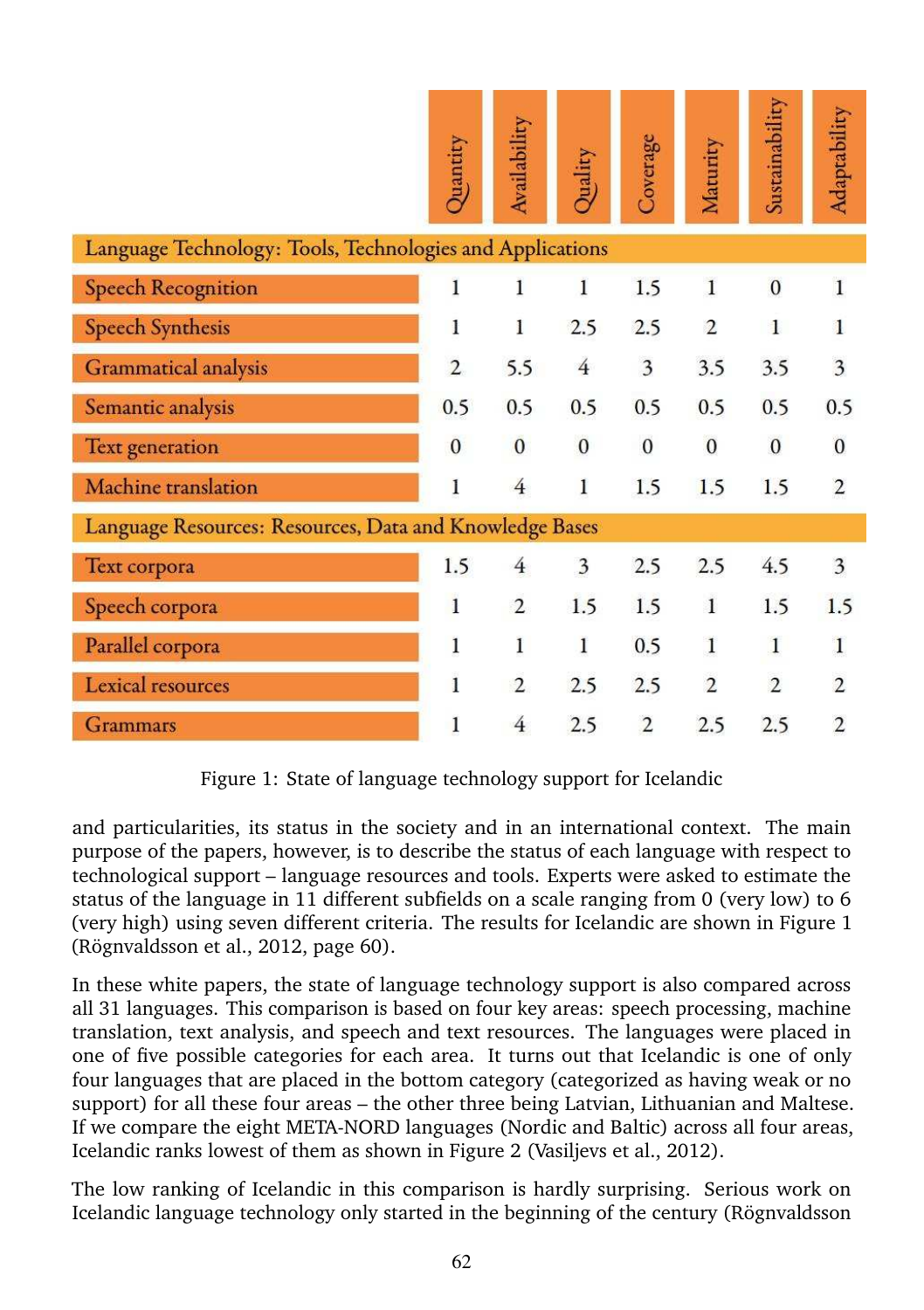

Figure 2: Average scores for each of the META-NORD languages

et al., 2009). At that time, no tools and almost no digitized language resources existed. During the last decade, the tiny Icelandic language technology community has managed to build a number of important tools and resources. Valuable language resources have also been built by Icelandic lexicographers and terminologists. Thus, even though the relative ranking of Icelandic is not encouraging, Icelanders can be proud of what they have achieved.

Two projects have been essential in providing the atmosphere and the financial basis for this work. One is the Language Technology Programme which the Minister of Education, Science and Culture initiated in 2000 (Rögnvaldsson et al., 2009). This program, which lasted for four years, funded the building of several basic resources and tools. The other important project is META-NORD. As a result of Iceland's participation in that project, most of the basic language resources for Icelandic are now easily accessible under open source licenses.

# **3 Málföng.is**

During the last two years, Iceland has participated in META-NET through the META-NORD project which comprises all the Nordic and Baltic countries (Vasiljevs et al., 2012). The main goals of META-NORD, as of the sister projects CESAR in Eastern Europe and METANET4U in Southern Europe, were to strengthen the status of language technology in Europe, to increase awareness about the opportunities and challenges of language technology, and to make language resources and tools for all European languages more open and accessible.

One of the main aims of META-NET and the related projects was to build data repositories where language resources could be stored centrally. This aim was fulfilled by the launching of META-SHARE (http://www.meta-share.eu/). META-SHARE is a distributed repository with a number of nodes which are meant to be synchronized. Presently there is a number of managing nodes where all metadata which has been recorded in any META-SHARE node can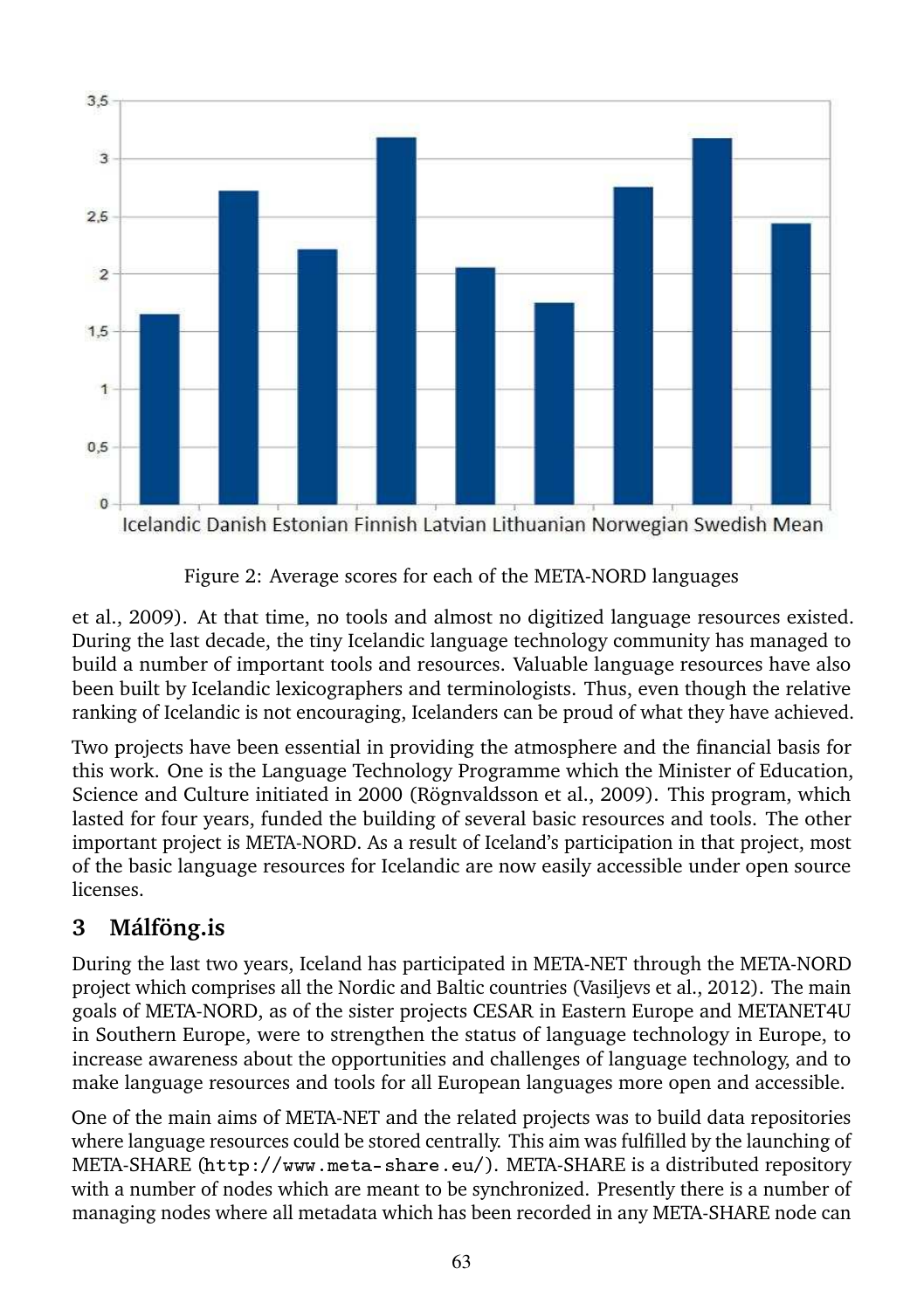be accessed. The network will gradually be extended to encompass additional nodes and centers and provide more functionality with the goal of turning into an as largely distributed infrastructure as possible.

With the exception of Iceland, META-SHARE nodes have been established in all the META-NORD countries. Due to lack of human, technical and financial resources, the Icelandic META-NORD partner, the University of Iceland, has not yet been able to establish its own META-SHARE node. Instead, the META-SHARE node established by Tilde serves as a mother node for Icelandic language resources.

However, the University of Iceland is working on the formation of a national consortium, consisting of UI, the Árni Magnússon Institute for Icelandic Studies (AMI), the Reykjavik University, the National and University Library, and perhaps a few others to maintain an Icelandic national repository of language resources. These plans will hopefully be realized in the course of 2013.

Instead of establishing a local META-SHARE node, it was decided to launch a new website called  $http://www.málföng.is/ (málföng is a neologism for 'language resources'). The$ purpose and structure of this website is partly different from that of META-SHARE. First, the user interface and all the documentation is in both Icelandic and English. Second, the scope is meant to be wider than that of META-SHARE. The website http://www.málföng.is/ will not only accept resources that are "complete" and "standard" in some sense, but also incomplete resources, work in progress, resources that do not follow any established standards, etc. Moreover, http://www.málföng.is/will contain resources of different types than those in META-SHARE – all kinds of research results, language technology papers, etc.

# **4 Main types of Icelandic language resources and tools**

#### **4.1 Overview**

The Icelandic META-NORD team managed to get hold of almost all of the most important language resources for Icelandic as regards tools and textual resources. As for spoken language resources, a number of valuable resources have been recorded in META-SHARE and are available through http://www.málföng.is/, but others are either proprietary or not yet available.

Metadata was entered into the META-SHARE node at Tilde for 23 language resources (11 corpora, 9 lexical conceptual resources and 3 tools services). Of these 2 are tools for processing Icelandic text, one is a language independent tool and 20 are resources containing Icelandic text. None of the resources available for download were uploaded to the META-SHARE node. Instead links are provided as part of the metadata to http: ✴✴✇✇✇✳♠á❧❢ö♥❣✳✐s✴ where some of the downloadable resources are located or to websites such as http://sourceforge.net/ and https://github.com/. At the time of writing 7 additional resources are available through META-SHARE that contain Icelandic text.

In the following, we will review the main types of tools and resources that were harvested, and describe the work carried out by the META-NORD team in order to prepare these resources for inclusion in META-SHARE.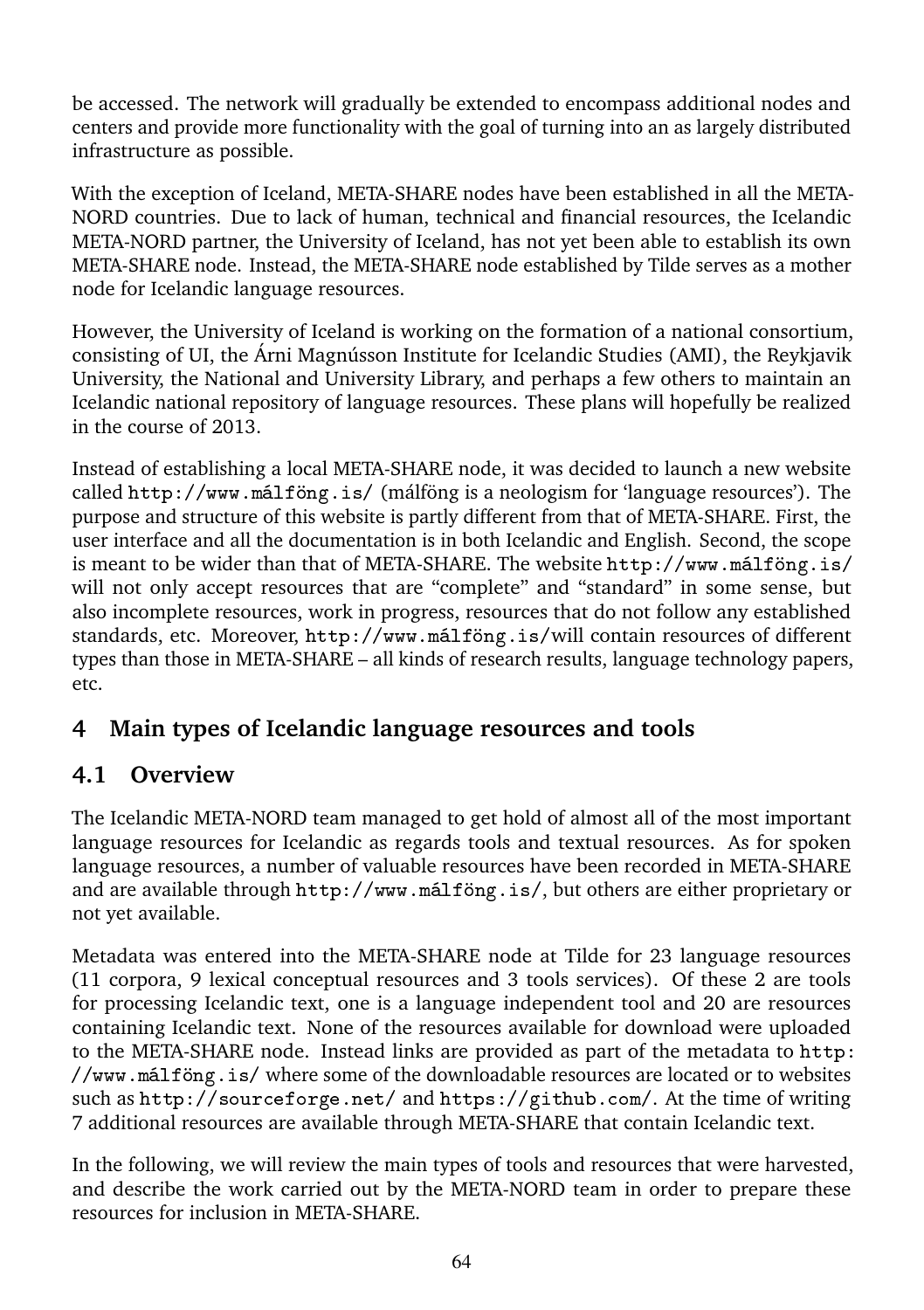### **4.2 Tools**

The first PoS tagger for Icelandic was developed by Stefán Briem during the preparatory work for the *Icelandic Frequency Dictionary* (IFD, Íslensk orðtíðnibók (Pind et al., 1991)), see Section 4.3. This tagger was never publicly released and information on its structure and performance is scanty. During the years 2001–2003, several taggers were trained on Icelandic texts (the source files from the IFD). Thorsten Brant's TnT gave the best results (Helgadóttir, 2007). The training model developed in this project, together with the source texts from the IFD, has been available for researchers under certain conditions. However, it has not been publicly advertised nor uploaded to any software repository.

Hrafn Loftsson started developing an open source software package for analyzing and processing Icelandic texts during his Ph.D. studies from 2004–2007 (Loftsson, 2007, 2008; Loftsson and Rögnvaldsson, 2007). Since then, students at the University of Reykjavík and the University of Iceland have helped in developing individual components. The software, which goes by the name of IceNLP, is rule-based and uses heuristic methods which guess prepositional phrases and syntactic functions and use the acquired knowledge to force feature agreement where appropriate.

IceNLP is implemented in Java and consists of the following components: tokenizer, unknown word guesser, part-of-speech tagger, lemmatizer, parser and named-entity recognizer. Anton Karl Ingason is the main author of the lemmatizer (*Lemmald*, cf. (Ingason et al., 2008)). Individual components of IceNLP can be run independently or the JAVA clusters in question connected directly to software that is being developed.

IceNLP can be used for various tasks, such as breaking up text into individual tokens, tagging each token with its morphosyntactic tag, finding the lemma of a particular word and returning a shallow phrase structure and labels indicating syntactic functions. The package is downloadable under the LGPL (GNU Lesser General Public License), either directly from sourceforge (http://icenlp.sourceforge.net/) or via META-SHARE or http://www.málföng.is/.

Two rule-based machine translation systems between Icelandic and other languages have been developed. One is *Tungutorg* (http://tungutorg.is/) which translates between Icelandic and English, both ways, and also from Icelandic to Danish and from Esperanto to Icelandic. This system, which was developed by Stefán Briem, is closed and the source has not been released. Hence, it has not been registered in META-SHARE.

The other system is *Apertium-is-en* (http://nlp.cs.ru.is/ApertiumISENWeb/), a prototype of a shallow-transfer machine translation system that translates Icelandic text into English. The system is based on the Apertium translation system  $(\text{http://www.$ apertium.org/). It was developed in the years 2009–2010 at the University of Reykjavík as the MSc project of Martha Dís Brandt as well as in independent projects of two other students, under the guidance of Hrafn Loftsson (Brandt et al., 2011). The Apertium system is downloadable under the GPL (GNU General Public License) from sourceforge (http://sourceforge.net/projects/apertium/) or via META-SHARE or http://www.málföng.is/.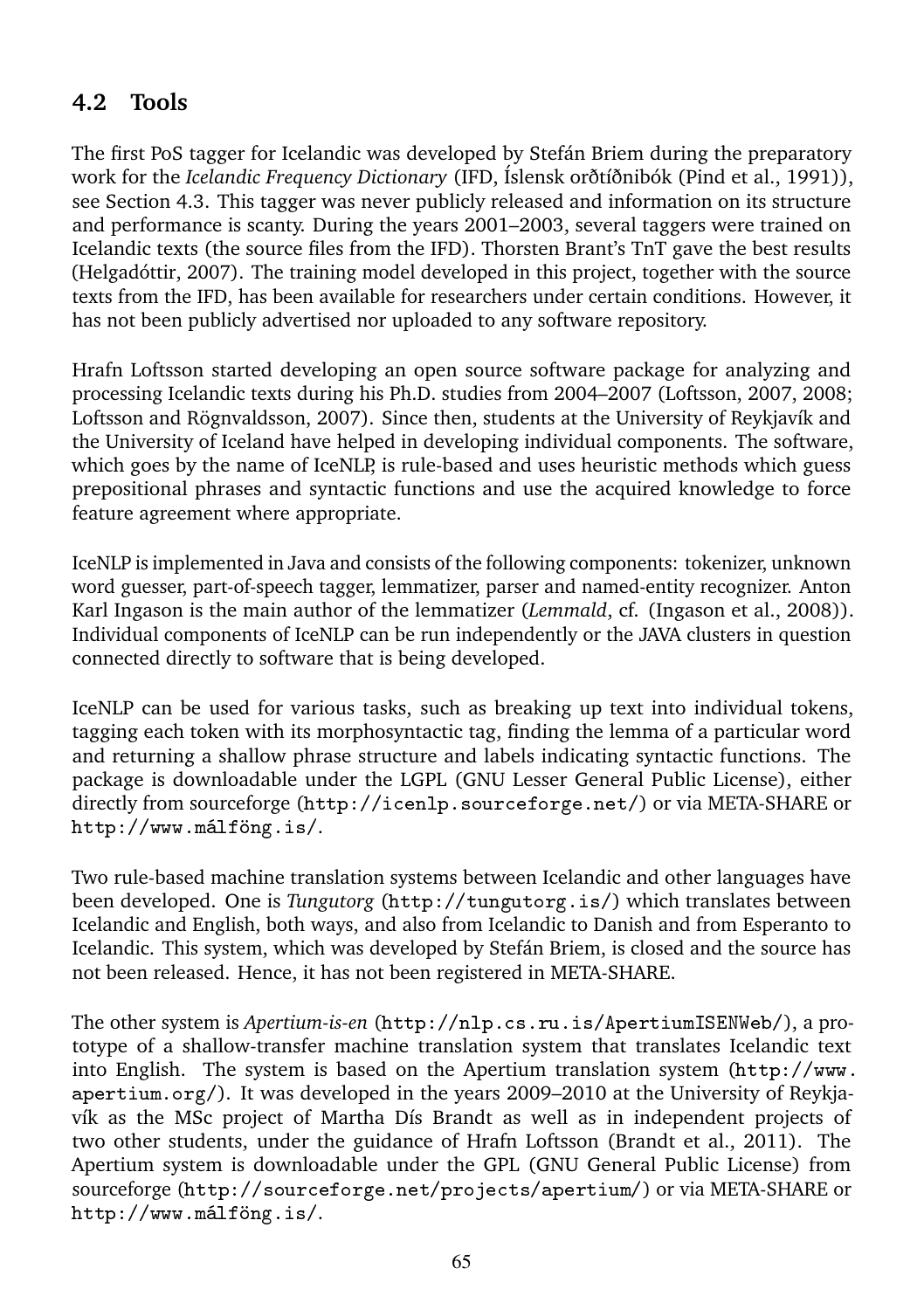### **4.3 Corpora**

In the META-NORD project metadata for 6 Icelandic text corpora were entered into META-SHARE and the corpora made available through http:www.málföng.is/. One of those, IcePaHC, is a treebank and will be described in Section 4.4. The other five corpora will be described briefly in this section. Five corpora containing both text and sound files were also made available. These will be described in Section 4.8.

The largest of the text corpora, *Íslenskur Orðasjóður*, is a very large corpus of modern Icelandic that was compiled in two research projects: *Leipzig Corpora Collection* and *Frequency Dictionary Icelandic* (Hallsteinsdóttir et al., 2007; Quasthoff et al., 2012). The corpus consists of 5 sub-corpora. The two largest portions are texts from domains ending in .is collected in the autumn of 2005 by the National and University Library of Iceland (ca. 227 million running words) and the same collected in the autumn of 2010 (ca. 336 million running words). The three remaining portions contain text from a newspaper (Morgunblaðið) collected in 2001 (ca. 18.1 million running words), newspaper text from the Internet crawled in 2011 (ca. 22.6 million running words) and texts from the Icelandic edition of Wikipedia (ca. 2.5 million running words).

The corpus comes with an automatically generated monolingual lexicon, comprising frequency statistics, samples of usage, cooccurring words and a graphical representation of the word's semantic neighbourhood (Hallsteinsdóttir et al., 2007). Despite some limitations, this corpus is the only very large corpus of Icelandic in existence and it has proven to be useful in several projects. Of these, it is worth mentioning a project to create a Database of Semantic Relations (Nikulásdóttir and Whelpton, 2010), and projects to develop context sensitive spelling correction for Icelandic and the correction of OCR texts obtained from old print (ongoing unfinished projects).

The oldest Icelandic tagged corpus is the IFD corpus (Pind et al., 1991) which was compiled for the making of the Icelandic Frequency Dictionary, *Íslensk orðtíðnibók*, published in 1991. The IFD corpus consists of just over half a million running words, containing 100 fragments of texts, approximately 5,000 running words each. The corpus has a heavy literary bias as about 80% of the texts are fiction. The tagset of the IFD is more or less based on the traditional Icelandic analysis of word classes and grammatical categories, with some exceptions where that classification has been rationalized. The underlying tagset contains about 700 tags, of which 639 tags actually appear in the corpus. The tags are character strings where each character has a particular function, denoting a (specific value of a) grammatical category. The tagging and lemmatization of the IFD corpus was manually corrected and hence the corpus can be used as a gold standard for training part-of-speech (PoS) taggers and lemmatizers. All data-driven taggers used now for tagging Icelandic text are trained on the IFD corpus and it was used for the development of the rule-based tagger IceNLP (Loftsson, 2008).

*The Tagged Icelandic Corpus* (MÍM) was finished during the META-NORD project period (Helgadóttir et al., 2012). The corpus was originally financed by the Language Technology Programme initiated in 2000. The MÍM corpus is a synchronic corpus that contains about 25 million running words compiled at the AMI during the years 2004–2012. The texts were taken from different genres of contemporary Icelandic, i.e. texts produced in 2000–2010. The corpus is intended for use in Language Technology projects and for linguistic research. The aim of the project was to produce a balanced collection of contemporary texts, mor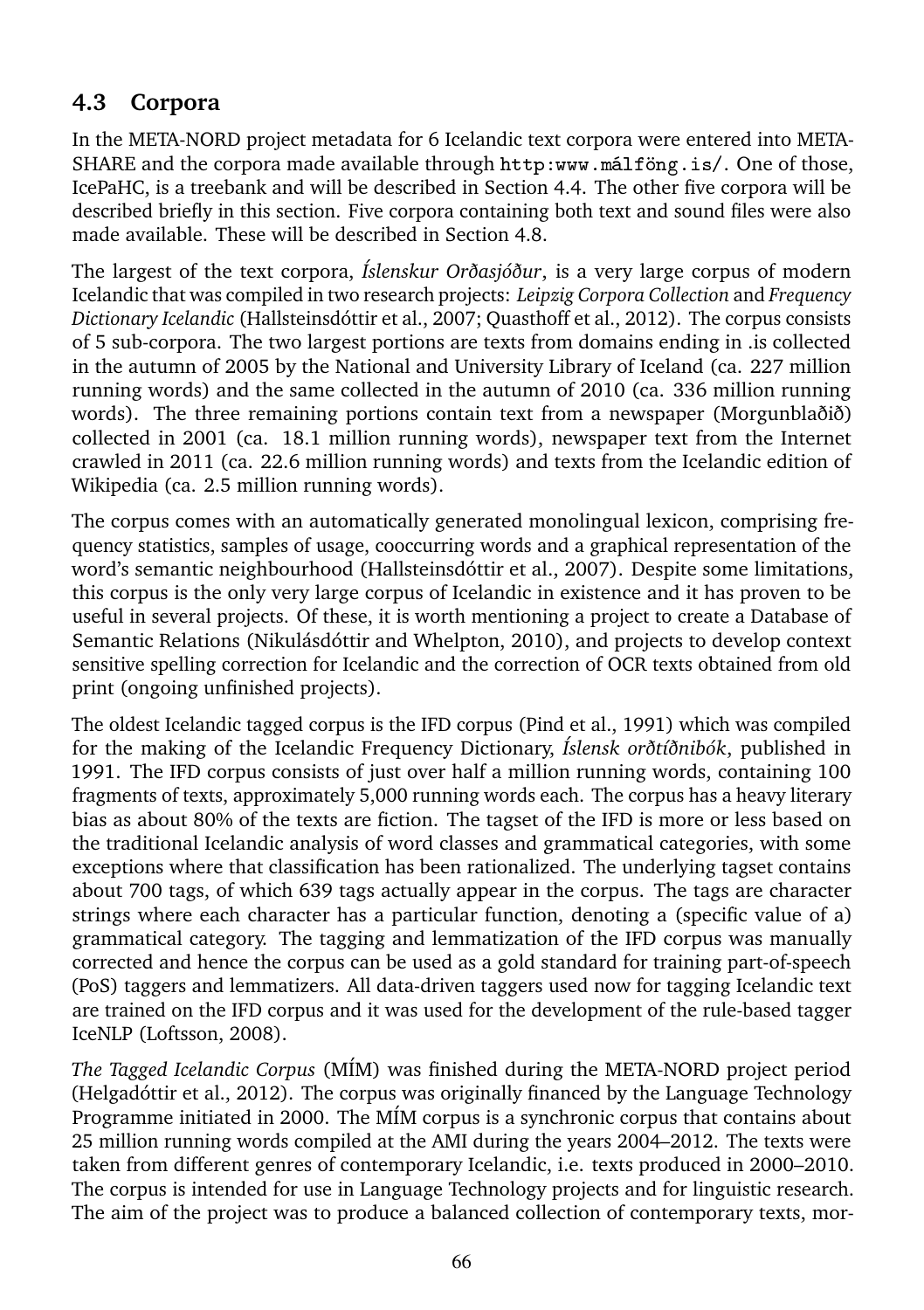phosyntactically tagged and lemmatized and supplied with metadata in TEI-conformant XML format (Burnard and Bauman, 2008). The texts are now available for download and search via META-SHARE or http://www.málföng.is/.

To make the corpus as useful as possible in LT projects it was considered of utmost importance to secure copyright clearance for the texts to be used. It was anticipated that most of the texts would be protected by copyright (final figure is about 88.5%). Permission was sought from all owners of copyrighted texts included in the MÍM corpus. Official texts (e.g. law, judicial texts, regulations and directives) are not copyrighted (11.5%). All copyright owners signed a special declaration and agreed that their material may be used free of licensing charges. In turn, AMI agrees that only 80% of each published text is included and that copies of the MÍM corpus are only made available under the terms of a standard license agreement. The crucial point in the license agreement is that the licensee can use his results freely, but may not publish in print or electronic form or exploit commercially any extracts from the corpus, other than those permitted under the fair dealings provision of copyright law. Data induced from the corpus, for example by a statistical PoS tagger, is considered results and may be used in commercial products. The license granted to the licensee is non-transferable.

The budget of the project did not allow for extensive collection and transcription of spoken language. Through collaboration with other projects, it was, however, possible to secure some spoken language data. It consists of about 500,000 running words of transcribed text which is about 2.2% of the corpus. The spoken data was obtained through four different projects (Thráinsson et al., 2007) and it includes transcriptions of about 54 hours of natural speech, recorded in different settings in the period 2000–2006. The collection contains monologues, interviews and spontaneous conversations between adults of both sexes and with different backgrounds. All the recordings have been carefully transcribed in a predefined format. The transcribed texts are a part of the downloadable MÍM corpus and are available for search with the rest of the corpus. All names have been substituted with pseudonyms, and other personal data has been removed. The monologues part of the spoken text is debates from unprepared sessions in the Icelandic Parliament, recorded in 2004-2005. The transcribed texts together with the sound files of the spoken text will be made available for search at a later date. Search in all texts except the parliamentary speeches will be password protected. The transcribed text files and sound files with the parliamentary speeches form a separate corpus that will be described in Section 4.8.

Annotation of the corpus was performed in three steps: sentence segmentation and tokenization, morphosyntactic tagging and lemmatization and transcription into TEI-conformant XML format together with relevant metadata. The procedure and software used for sentence segmentation, tokenization, morphosyntactic tagging and lemmatization was explained by (Loftsson et al., 2010) in their work on the *MIM-GOLD* corpus. The tagset used was developed for the *IFD* corpus. The automatic morphosyntactic tagging accuracy has been estimated as 88.1-95.1%, depending on text type (Loftsson et al., 2010). The corpus was transferred into TEI-conformant XML format as a part of the META-NORD project. The Norwegian search interface Glossa (Johannessen et al., 2008), which in turn uses the IMS Corpus Workbench (http://www.ims.uni-stuttgart.de/projekte/CorpusWorkbench/) as a search engine, was adapted to be used with the MÍM corpus and other tagged corpora that are available through http://www.málföng.is/.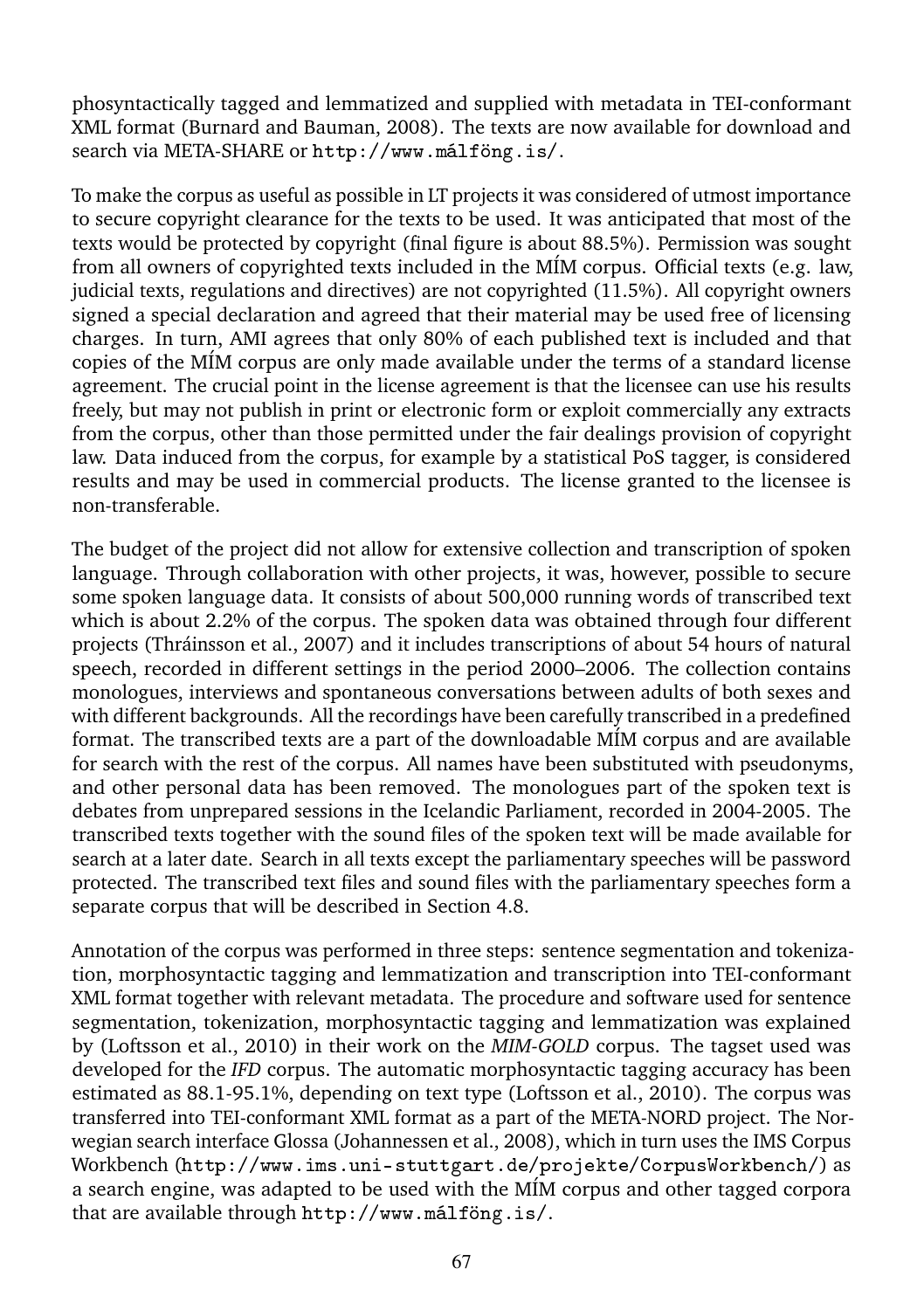The MIM-GOLD corpus (Loftsson et al., 2010) is a corpus of about 1 million running words which has been sampled from MÍM. This corpus is intended as a reliable standard for the development of LT tools. The intention is that tagging and lemmatization of this subcorpus will be manually corrected. At the time of writing the tagging has been corrected by one annotator. The files are made available as version 0.9 through META-SHARE and ✇✇✇✳♠á❧❢ö♥❣✳✐s✴ for download. In later phases of the MIM-GOLD project tagging will be checked and accuracy estimated. Lemmatization will also be revised.

The last text corpus to be mentioned that is available via META-SHARE and http://www. málföng. is/ is the *Saga corpus*. The corpus consists of 44 electronic texts of some of the Old Icelandic sagas: Family Sagas (Íslendingasögur), Sturlunga Saga, Sagas of the Kings of Norway (Heimskringla) and the Book of Settlement (Landnámabók). The texts have been normalized to Modern Icelandic spelling (Rögnvaldsson and Helgadóttir, 2011). Several inflectional endings were also changed to Modern Icelandic form.

#### **4.4 Treebanks**

The Icelandic Parsed Historical Corpus or IcePaHC (Wallenberg et al., 2011; Rögnvaldsson et al., 2011) is a one million word treebank containing material from both Modern Icelandic and older stages of the language. It is the product of three different projects which originally had different aims. The earliest and largest of these projects was a subpart of a large language technology project which had the aim of developing three different basic language resources for Icelandic. The aim of this subproject was to build a treebank of Modern Icelandic for use in language technology and to develop efficient parsing methods and tools for less resourced languages. Since some of the participants had been involved in historical syntax research, they also wanted to include a few texts from older stages of the language. However, the main emphasis was on language technology use – the corpus was intended to be a suitable training material for a statistical parser for Modern Icelandic.

At the same time, two other projects with the aim of developing resources for studying diachronic Icelandic syntax were in preparation. After some discussion, the participants in these three projects decided to join forces and make a combined effort to build a large parsed corpus covering the history of Icelandic syntax from the earliest sources up to the present. This corpus thus serves the dual purpose of being one of the cornerstones of Icelandic language technology and being an invaluable tool in Icelandic diachronic syntax research.

IcePaHC is a phrase structure treebank which uses the same general type of labeled bracketing as the Penn Treebank (with dash-separated lemmata added). The Penn annotation scheme had already been adapted for Old English (Taylor et al., 2003), which is rather similar to Icelandic in many respects, both as regards the syntax and the morphological system. Thus, the scheme could be applied to Icelandic with only slight modifications.

IcePaHC is designed from the beginning to serve both as a language technology tool and a syntactic research tool, and developed by people with research experience in both diachronic syntax and computational linguistics. Most parsed corpora are developed either for language technology use (such as the Penn Treebank, http://www.cis.upenn.edu/~treebank/) or for syntactic research (such as the Penn Parsed Corpora of Historical English, PPCHE, http://www.ling.upenn.edu/hist-corpora/.

The usefulness of the corpus as a tool for diachronic syntax research has already been demonstrated in a number of papers. The corpus has not yet been put to use within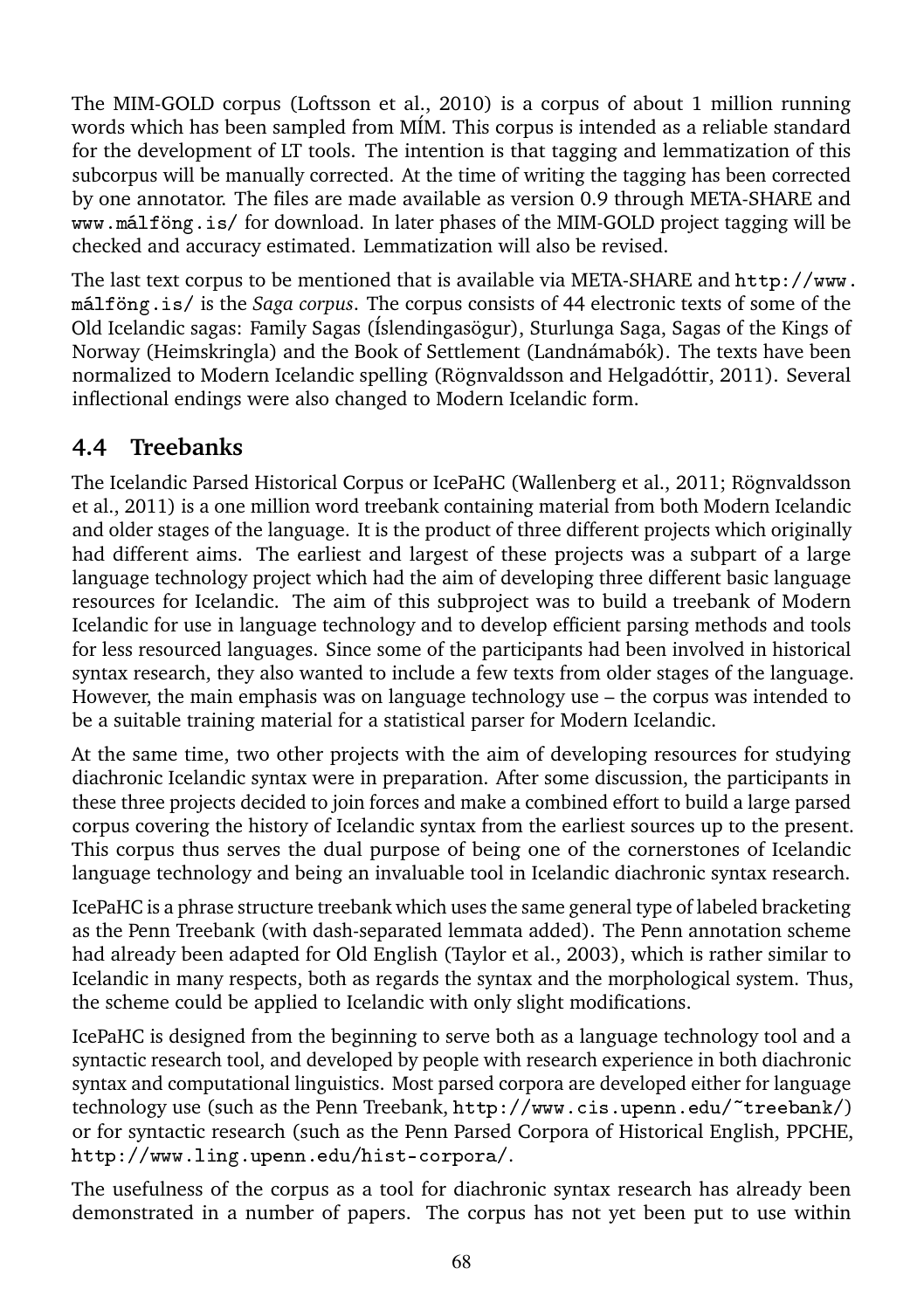language technology but there is no reason to doubt that it can serve that purpose too. The corpus contains around 300,000 words which can safely be considered Modern Icelandic – texts from the 19<sup>th</sup>, 20<sup>th</sup> and 21<sup>st</sup> centuries. That is more than enough material to train a statistical parser.

The corpus is completely free and open without any registration or paperwork, and the same goes for all the software that has been used to build it and the software that was developed within the project. Both the software and the corpus itself are distributed under the LGPL license and can be downloaded from the IcePaHC home page (http://www.linguist.  $is/i$ celandic\_treebank/Download) or via META-SHARE. The treebank has also been uploaded to the INESS repository at the University of Bergen (http://iness.uib.no) where it may be viewed and searched.

In addition to IcePaHC, two small Icelandic treebanks exist and have been uploaded to META-SHARE. One is a dependency treebank containing Icelandic translation of the first part of the Norwegian novel *Sophie's world* (*Sofies verden*) by Jostein Gaarder. This text was annoted within the Nordic Treebank Network. The other is a small fragment of the JRC-Aquis text which was annotated within META-NORD. Both texts have been aligned with texts from several other languages.

#### **4.5 Dictionaries**

In November 2011 *ISLEX – Icelandic Scandinavian Web Dictionary* was opened to the public. The project began in 2005 and is a collaboration of five institutes: AMI in Reykjavík, Iceland, The Danish Society for Language and Literature (DSL) in Copenhagen, Denmark, The Department of Linguistic, Literary and Aesthetic Studies at Bergen University, Norway, and the Department of Swedish at Gothenburg University, Sweden. The project has mainly been financed by the governments of these countries. The administration of ISLEX is in Reykjavík and the Icelandic part of the dictionary is compiled and processed by AMI, and the development of the database and the software is also centred there. The editing of the target languages takes place in the participating countries, each editorial team being responsible for their own target language (Sigurðardóttir et al., 2008).

The dictionary was from the start designed for the web where the possibilities offered by that medium could be used. ISLEX thus contains many images, sounds and hyperlinks. The pronunciation of all Icelandic headwords is given as sounds, and all nouns, adjectives and verbs are linked to the DMII (see Section 4.7). ISLEX is a medium sized dictionary with 50,000 headwords. It describes modern Icelandic with an emphasis on phrases, fixed expressions and examples of use, all of which are translated into the target languages. It is the first comprehensive Scandinavian online dictionary which combines so many languages.

The Icelandic META-NORD team secured consent from the five institutes to make the ISLEX database available through META-SHARE and http://www.málföng.is/. A link to the ISLEX search page is provided and the database is downloadable in LMF (Lexical Markup Framework) format (http://www.lexicalmarkupframework.org/). The database contains the Icelandic headwords, phrases and fixed expressions and their translations into Danish, Swedish and the two Norwegian language standards and grammatical information such as part-of-speech and gender and number for nouns.

The conversion of the database to the LMF format was done as a part of the META-NORD project. When converting multilingual dictionaries into LMF format, a special record would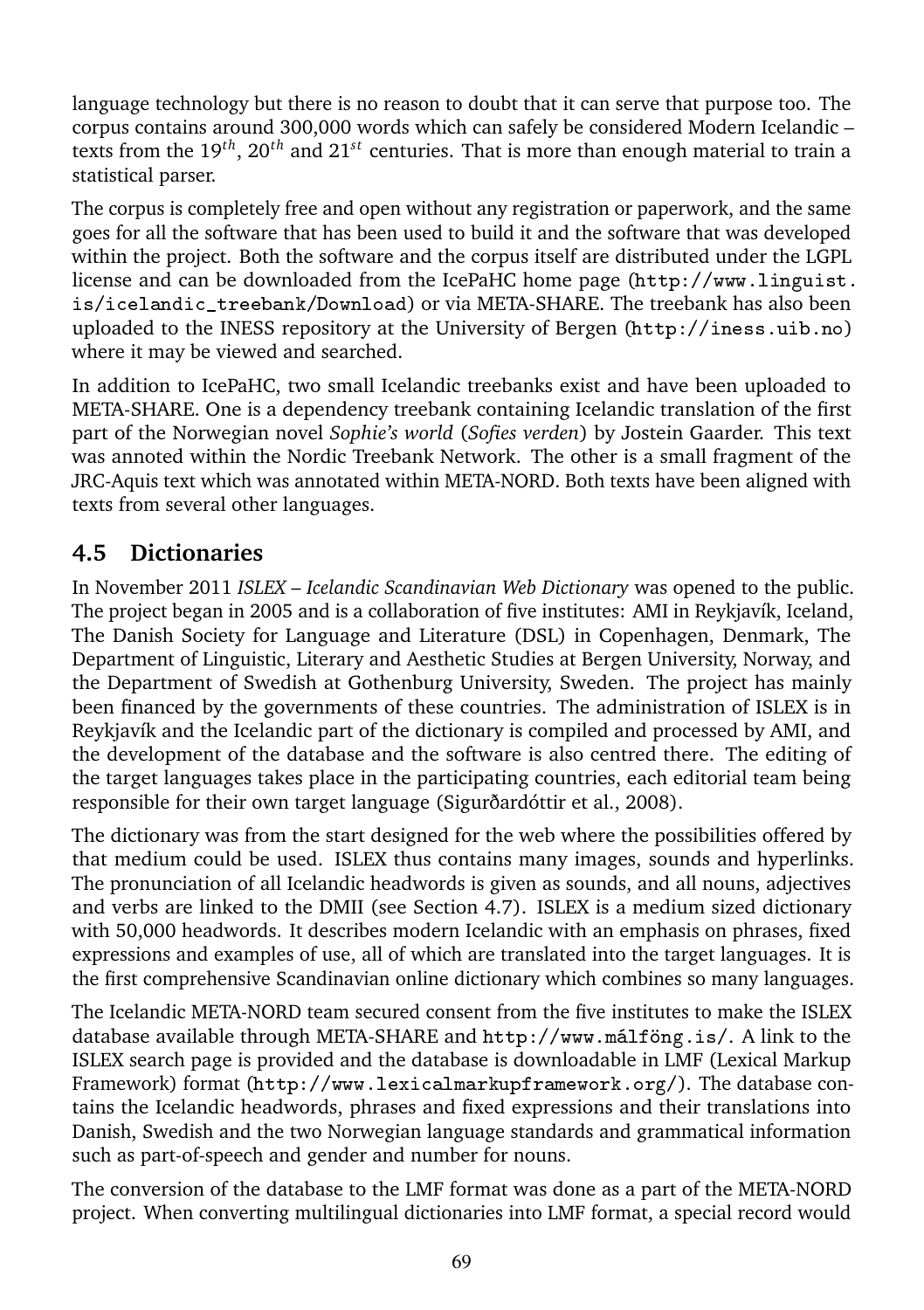usually be made for each sense of every word in all the languages of the dictionary. A socalled "Sense Axis" would then be used to link closely related senses in different languages. For ISLEX we had to take a different route. Special records were made for each sense of the words in the source language, Icelandic, which in turn had translations for that sense in each of the target languages.

# **4.6 Terminologies**

A Term Bank was established by the Icelandic Language Institute in November 1997 (Thorbergsdóttir, 2003). The bank contained terminologies from terminological committees and individuals. Some of the terminologies had been published in printed books. In 2006, the Icelandic Language Institute became a part of AMI which now is a curator of the bank.

One of the roles of the Term Bank is to standardize the use of terms within related and unrelated subject fields. The aim is to hinder that many different terms are used for the same concept or phenomenon. The Term Bank provides an overview of Icelandic terminology and topical neologisms and thereby makes it easier to coordinate and standardize term usage. Additionally, the Term Bank provides access to Icelandic translations of foreign terms, and access to definitions of terms in Icelandic and other languages. The Term Bank thus benefits all those who write about specialized topics, such as translators, teachers, students, journalists, government agencies, businesses and any interested people, and last but not least compilers of dictionaries.

As a part of the META-NORD project an agreement was reached with the copyright owners of 41 terminologies in the Term Bank that their terminologies could be made available through META-SHARE and http://www.málföng.is/. The terminologies are made available in one package with 41 terminologies with the CC BY-SA license.

Most of the terminologies contain terms in English and Icelandic, just over 103 thousand Icelandic terms in total and just over 104 thousand English terms. Some terminologies also contain terms in other languages e.g. the Nordic languages and German and French. A total of 16 languages are represented in the Term Bank. Some of the terminologies contain definitions or explanations and some even examples of usage and cross-reference between concepts.

The terminologies were transferred into TBX (TermBase eXchange, http://www. tbxconvert.gevterm.net/) format which is the standard format used for terminologies. By using the standard the interchange of terminological data including detailed lexical information is made easier. The terminologies from the Icelandic Term Bank in TBX format were easily imported into Eurotermbank.

# **4.7 Grammars**

In 2004 an online version of the *Database of Modern Icelandic Inflection* (DMII; Beygingarlýsing íslensks nútímamáls) was opened to the public on the website of the AMI  $(\text{http://bin.armastofnum.is/}).$  Earlier the same year the database was made available for use in language technology and lexicography (Bjarnadóttir, 2012). The database was created as a multipurpose resource to serve both the general public, teachers and linguists and the language technology community. The database contains about 270,000 paradigms from Modern Icelandic with over 5.8 million inflectional forms. The DMII was originally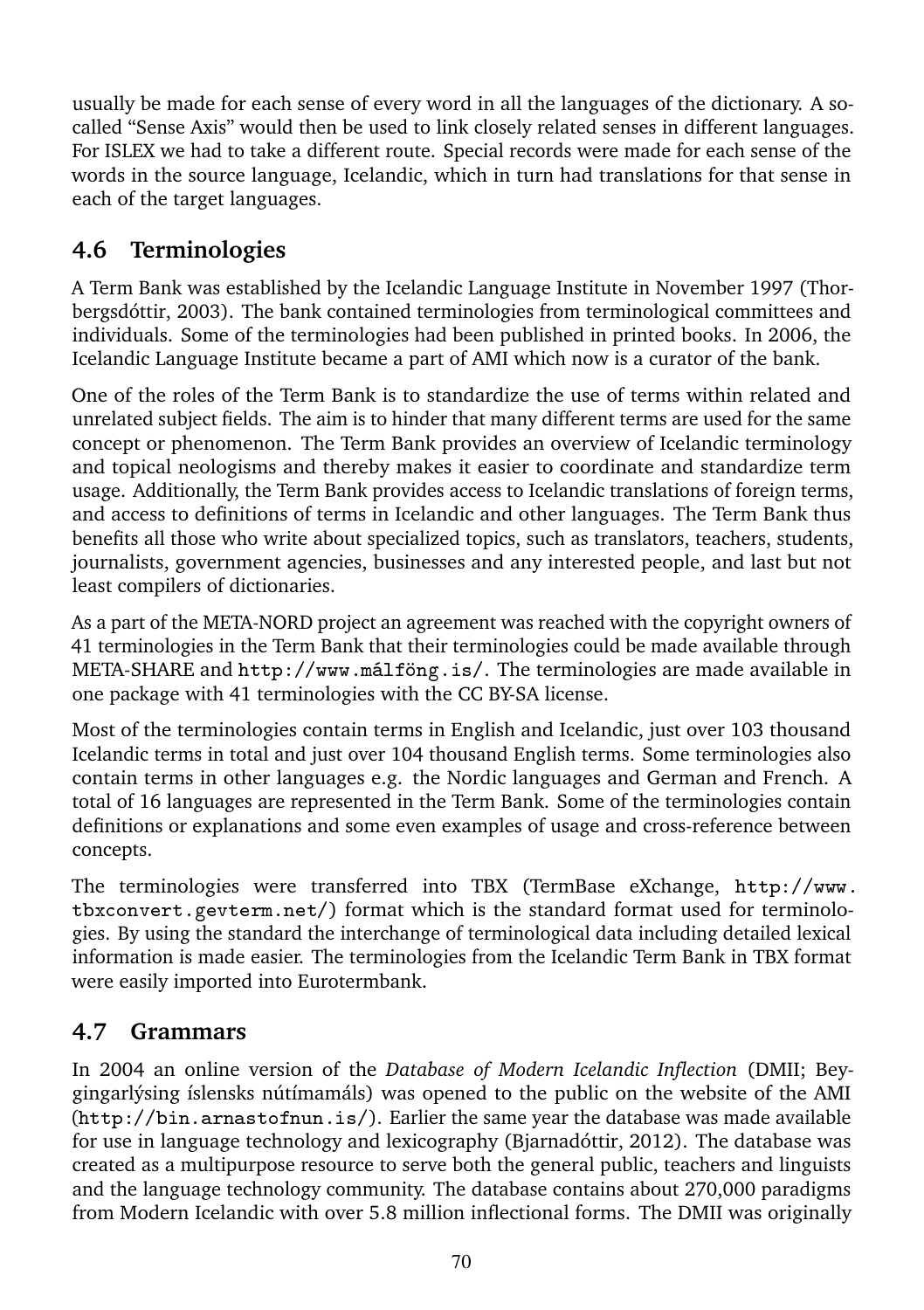financed by the Language Technology Programme initiated in 2000.

As the necessary data for making a productive rule system was not available, the DMII was produced as a database containing the full paradigms for as large a portion of the Icelandic vocabulary as possible. The original source for the DMII was the electronic version of the *Dictionary of Icelandic* (Árnason, 2000) with about 135,000 headwords and the lexicographic archives of the AMI. The author of the DMII, Kristín Bjarnadóttir, has compared the vocabulary of DMII with the vocabulary of the MIM corpus (Section 4.3) and is in the process of adding paradigms to the DMII based on that comparison (Bjarnadóttir, 2012). The vocabulary of the DMII will also be augmented with vocabulary from the Icelandic Term Bank (Section 4.6) (personal communication).

The Icelandic inflectional system is very rich, with up to 16 inflectional forms for nouns, 120 for adjectives and 107 for verbs, not including variants. For each paradigm in the database each lemma is shown in full, including variants. In the version that is used for language technology projects each word form is shown together with the lemma and a morphosyntactic tag.

The database has proven to be extremely useful. The number of visits to the online version of the database has risen every year since its opening. It is used by native speakers of Icelandic, the general public, students and teachers, and students of Icelandic as a foreign language. The DMII has also been used extensively in LT projects such as for search engines, PoS tagging, context sensitive correction, in language teaching and lexicography.

The database has been available for download from the AMI website (http://ordid. is/forsida/) free of charge with a proprietary license since 2009. The Icelandic META-NORD team secured permission to include the DMII in META-SHARE and on http://www. málföng is / in such a way that links are provided to the appropriate pages of the website of the AMI.

# **4.8 Spoken language**

Five corpora containing transcribed speech and sound are made available through META-SHARE and http://www.málföng.is/. Three of these were developed by the researcher Arnar Jensson (Jensson et al., 2008). All three corpora are based on a read bi-phonetically balanced text. The *Jensson Corpus* is 3.8 hours in length with 5,612 utterances from 20 speakers. The *Thor Corpu*s is 2 hours in length with 4000 utterances from 20 speakers, 10 female and 10 male. The *RÚV Corpus* is 46 minutes in length with 400 utterances from 20 speakers and contains read news items that include a large vocabulary. No two speakers read the same text. The files belonging to these three projects can be obtained from the developer under the license CC BY-NC-SA.

As mentioned in Section 4.3 transcribed text and sound files with parliamentary debates form a separate corpus, the *Parliament Speech Corpus* which is available for search and download under CC BY 3.0 license via META-SHARE and http://www.málföng.is/. The corpus contains twenty hours of speeches from the Icelandic Parliament during the winter of 2004–2005, in synchronized text and sound files. Information about the recordings and the speakers, such as their age and gender, are provided as well. The data is intended to reflect natural spoken Icelandic under formal conditions. The discussion periods were chosen as they primarily consist of unprepared speeches that are unlikely to have been written in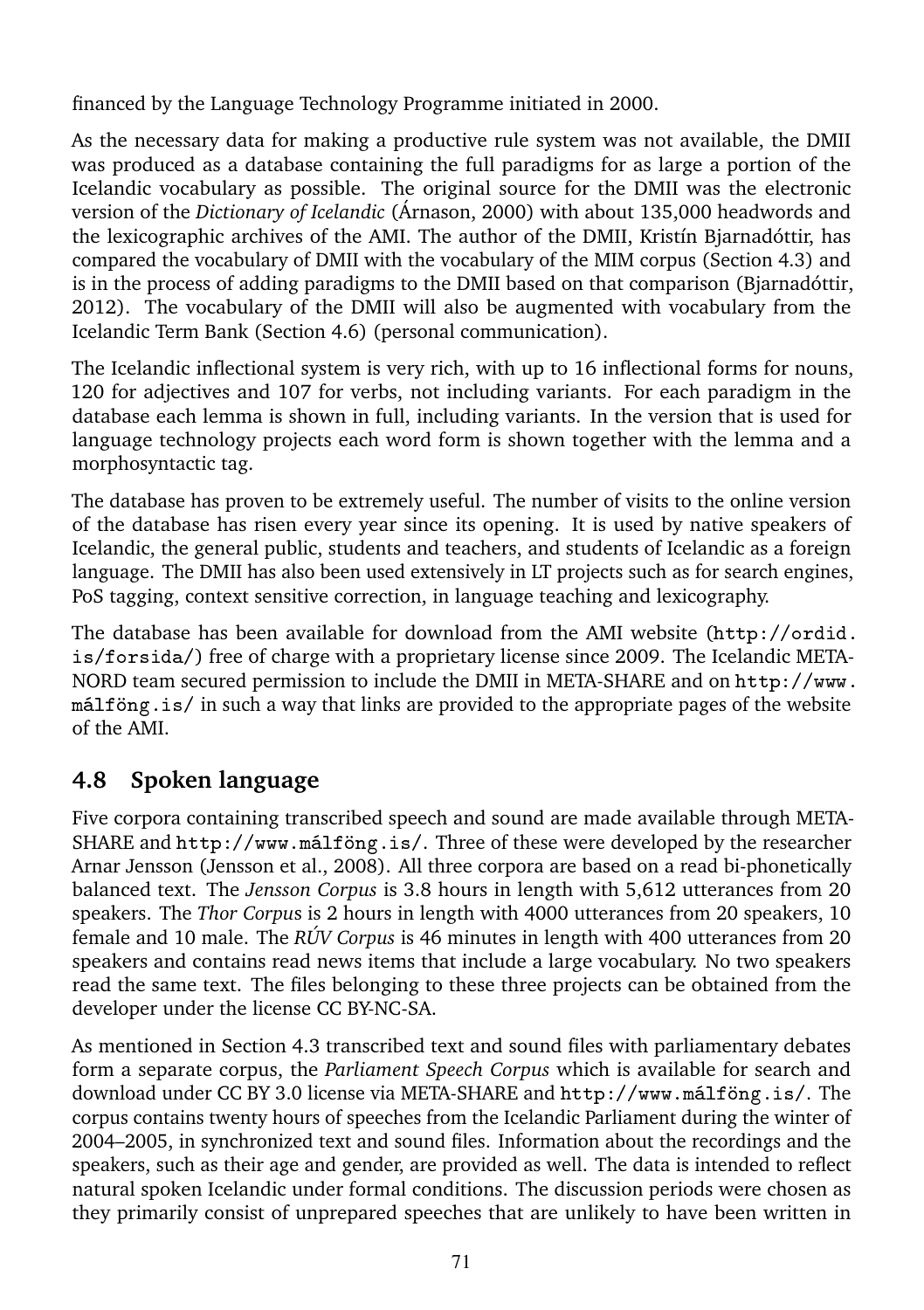advance and read out loud. In addition, the aim was on diversity of topics and speakers (w.r.t. their origin, age and gender) (Thráinsson et al., 2007).

The *Hjal* corpus is the product of a project to build the first Icelandic speech recognizer during the years 2002–2003 (Rögnvaldsson, 2004). The project was financed by the Language Technology Programme initiated in 2000 and was performed in cooperation with ScanSoft, Inc. Their role was to train the speech recognizer on the basis of the material prepared in the project. The goal of the project was to collect sufficient material to train a speaker independent isolated word recognition system. Since the project was government funded, the data produced are open to all that want to develop a speech recognizer for Icelandic.

Caller sheets were prepared containing words, phrases and sentences for the participants to read. They were to include words and phrases that are likely to be used in ASR (automatic speech recognition) applications; a certain number of person names, place names, company names, numerals, numbers (money amounts etc.), commands, and meaningful fillers (*OK*, *please*, etc.). Furthermore, each sheet should contain five phonetically rich sentences and three strings of isolated letters. The sentences were to be composed in such a way as to get enough samples of all occurring diphones and common triphones in Icelandic.

A word frequency list for Icelandic was also made. The minimum size of the list was to be 30,000 word forms, but due to the inflectional character of Icelandic, it was decided to include about 50,000 word forms in the list. Volunteers were recruited to call in and read the sentences. When valid recordings from 2000 speakers, sufficiently well distributed with respect to gender, age groups, regional dialects, and type of telephone (mobile vs. fixed line), had been obtained, data collection was stopped. The Hjal corpus consists of recordings from 883 speakers of these 2000 speakers together with the transcribed speech. The corpus is available under the license CC BY 3.0.

The word frequency list contains 50–60 thousand word forms. These word forms were transcribed phonetically with both the SAMPA and IPA standards. The list together with the transcriptions is available as an Excel-file under the name *Pronunciation Dictionary for Icelandic* under the license CC BY 3.0.

One of the resources made available through META-SHARE is the Icelandic – Scandinavian web dictionary ISLEX (Section 4.5). The Icelandic headwords have been recorded and the recordings can be accessed through the website (http://islex.is/). The resource *ISLEX Recordings* is available through META-SHARE and http://www.málföng.is/under the license CC BY-NC-ND.

Finally we will mention two projects that were not a part of META-NORD but are nevertheless very important LT prjojects in the Icelandic context.

The first is *Almannarómur*, a project to develop an Icelandic speech recognizer that was carried out during the winter 2011–2012 (Guðnason et al., 2012). The Almannarómur project is a part of an open source speech project, hosted by Google. The aim of the project was to enable small language communities to generate an open source speech corpus that can be used for research. In the project a database of spoken sentences was created to aid development of automatic speech recognition for Icelandic. However, the database can be used for many other types of spoken language technologies. During the project time 113,547 sentences were recorded by 563 participants through Android phones made available by Google.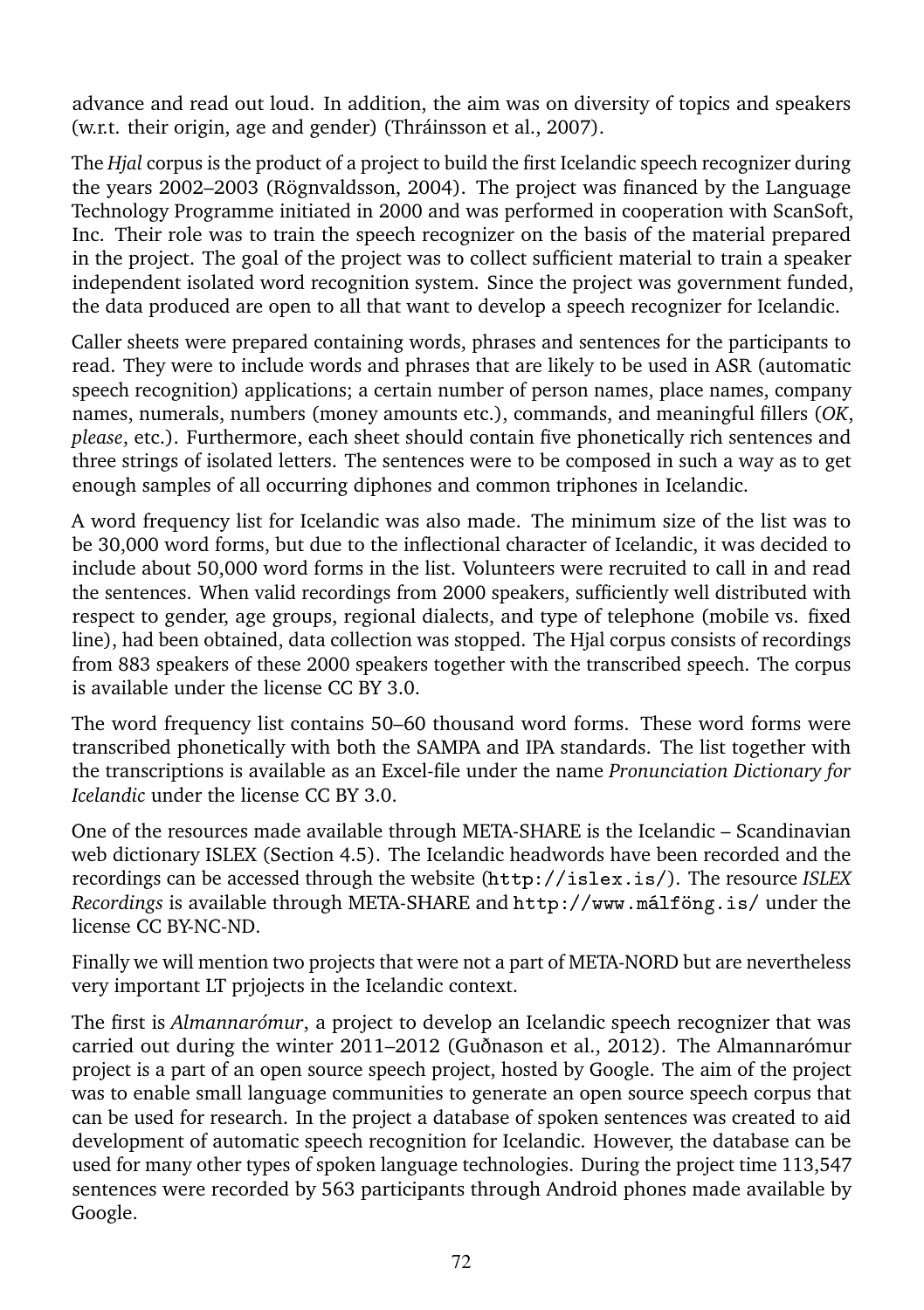The database is not yet available but will be made available to the public via  $http://www.$  $m\hat{a}$  is/ in order to develop spoken language technologies for the Icelandic language. For example, the database will be particularly suitable for short utterances in a mobile environment. Google has already used the database to train an acoustic model for Icelandic and made a speech recognizer for Icelandic available through their Android phones.

The second is a project to develop a new speech synthesizer for Icelandic. The Society of the Blind in Iceland instigated in 2010 the development of a new speech synthesizer and made a contract with the Polish company Ivona software (http://www.ivona.com/en/) to carry out the task. The synthesizer was ready in 2012 and contained two voices, a male voice and a female voice. Two actors recorded extensive text material that had been prepared for this purpose. Unfortunately these recordings are not available for other researchers and developers of spoken language technologies for the Icelandic language.

# **5 Conclusion**

Even though considerable achievements have been made in building language resources for Icelandic during the last decade, it is clear that Icelandic language technology is not self-sustaining. As pointed out in the *Strategic Research agenda* (SRA) recently published by META-NET (http://www.meta-net.eu/sra-en; (Rehm and Uzkoreit, 2012)), Iceland needs external support in order to be able to follow the rapid development in language technology.

"Not all countries have the required expertise or human resources to take care of the technology support for their languages. For example, in Iceland there is not a single position in LT at any Icelandic university or college and there is only one company that works in this area. Those colleagues who work on LT at universities and research institutes come from either language or computer science departments; their main duties are not related to LT, still they managed to produce a few basic technologies and resources but advanced types of resources do not exist at all for Icelandic, nor do they for many other under-resourced languages. This is why we need to intensify research and establish techniques, methods and instruments for research and knowledge transfer so that colleagues in countries such as Iceland can benefit as much as possible for their own language from the research carried out in other countries for other languages. Bootstrapping the set of core language technologies and resources for all languages spoken in Europe is not a matter of a few countries joining forces but a challenge on the European scale that must be addressed accordingly to avoid digital exclusion and secure future business development." (Rehm and Uzkoreit, editors, 2012, p. 66).

It remains to be seen how such bootstrapping and knowledge transfer methods can be implemented and whether they will suffice to secure the establishment of necessary language resources, tools and technologies for survival in the Digital Age.

# **Acknowledgments**

The META-NORD project was supported by the EU ICT Policy Support Programme as part of the Competitiveness and Innovation Framework Programme, grant agreement no 270899 (META-NORD). Th authors would like to thank Kristín Bjarnadóttir, Steinþór Steingrímsson and Halldóra Jónsdóttir for valuable assistance.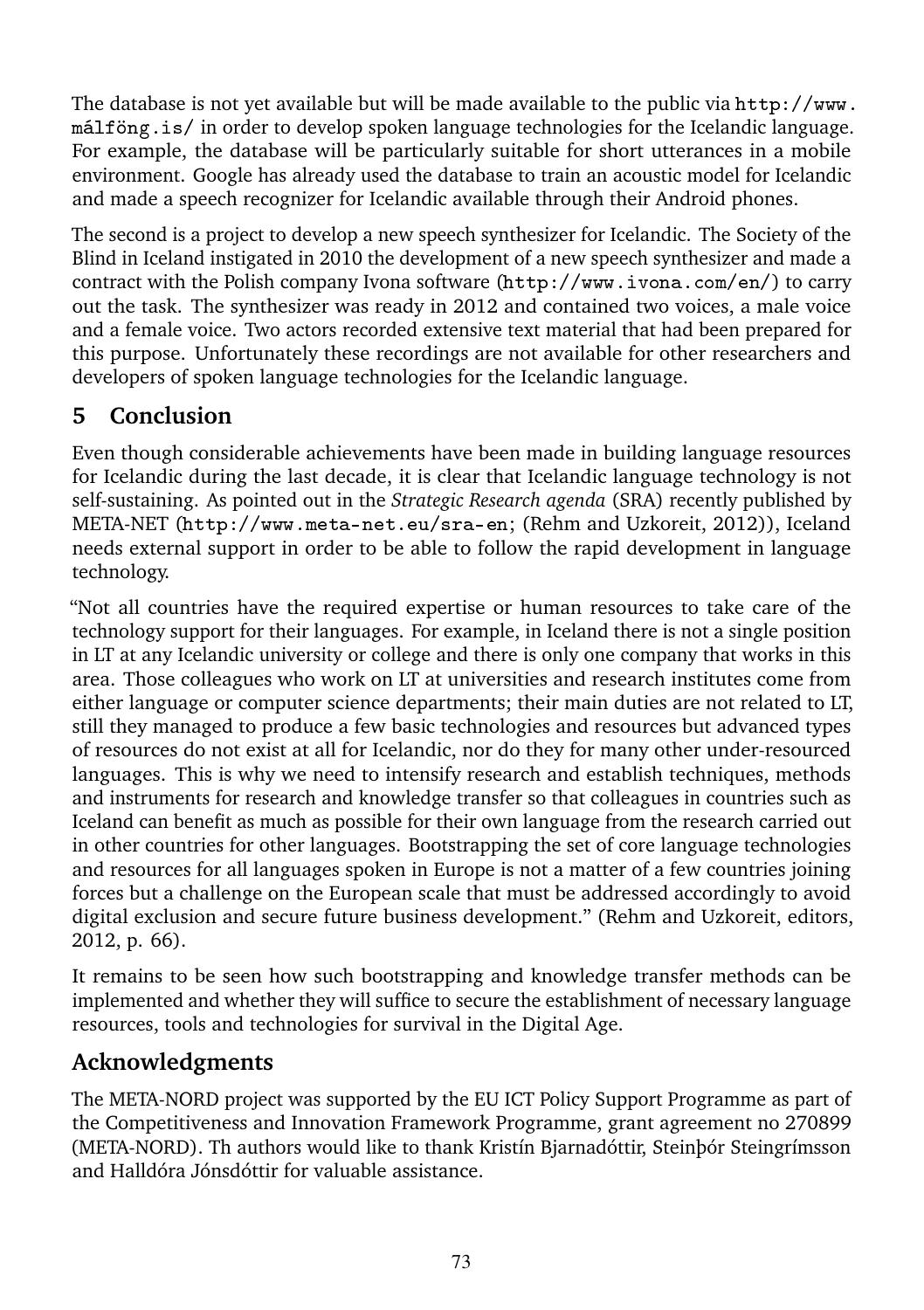#### **References**

Árnason, M., editor (2000). *Íslensk orðabók [Dictionary of Icelandic]. 3rd edition, electronic version*. Edda hf., Reykjavík.

Bjarnadóttir, K. (2012). The Database of Modern Icelandic Inflection. In *Proceedings of the Workshop on Language Technology for Normalisation of Less-Resourced Languages – SaLTMiL 8 – AfLaT2012*, pages 13–184, Istanbul.

Brandt, M. D., Loftsson, H., Sigurþórsson, H., and Tyers, F. M. (2011). Apertium-IceNLP: A rule-based Icelandic to English machine translation system. In *Proceedings of the 15th Annual Conference of the European Association for Machine Translation (EAMT-2011)*, pages 217–224. Leuven.

Burnard, L. and Bauman, S. (2008). *Guidelines for Electronic Text Encoding and Interchange P5 edition*. Text Encoding Initiative. http://www.tei-c.org/Guidelines/P5/.

Guðnason, J., Kjartansson, O., Jóhannsson, J., Carstensdóttir, E., Vilhjálmsson, H. H., Loftsson, H., Helgadóttir, S., Jóhannsdóttir, K. M., and Rögnvaldsson, E. (2012). Almannarómur: An Open Icelandic Speech Corpus. In *Proceedings of SLTU '12, 3rd Workshop on Spoken Languages Technologies for Under-Resourced Languages*, Cape Town, South Africa.

Hallsteinsdóttir, E., Eckart, T., Biemann, C., Quasthoff, U., and Richter, M. (2007). Íslenskur orðasjóður – Building a Large Icelandic Corpus. In Nivre, J., Kaalep, H.-J., Muischnek, K., and Koit, M., editors, *NODALIDA 2007 Conference Proceedings*, pages 288–291, Tartu. University of Tartu.

Helgadóttir, S. (2007). Mörkun íslensks texta [Tagging Icelandic Text]. *Orð og tunga*, 9:75–107.

Helgadóttir, S., Svavarsdóttir, Á., Rögnvaldsson, E., Bjarnadóttir, K., and Loftsson, H. (2012). The Tagged Icelandic Corpus (MIM). In *Proceedings of the Workshop on Language Technology for Normalisation of Less-Resourced Languages – SaLTMiL 8 – AfLaT2012*, pages 67–72, Istanbul.

Ingason, A. K. Loftsson, H., Helgadóttir, S., and Rögnvaldsson, E. (2008). A Mixed Method Lemmatization Algorithm Using Hierachy of Linguistic Identities (HOLI). In Raante, A. and Nordström, B., editors, *Advances in Natural Language Processing, Lecture Notes in Computer Science*, volume 5221, pages 205–216. Springer, Berlin.

Jensson, A. T., Iwano, K., and Furui, S. (2008). Language model adaptation using machinetranslated text for resource-deficient languages. *Eurasip Journal on Audio, Speech, and Music Processing*, 2008. Article ID 573832.

Johannessen, J. B., Nygaard, L., Priestley, J., and Nøklestad, A. (2008). Glossa: a Multilingual, Multimodal, Configurable User Interface. In *Proceedings of LREC 2008*, pages 617–621, Marrakesh, Morocco.

Loftsson, H. (2007). *Tagging and Parsing Icelandic Text*. PhD thesis, Department of Computer Science, University of Sheffield.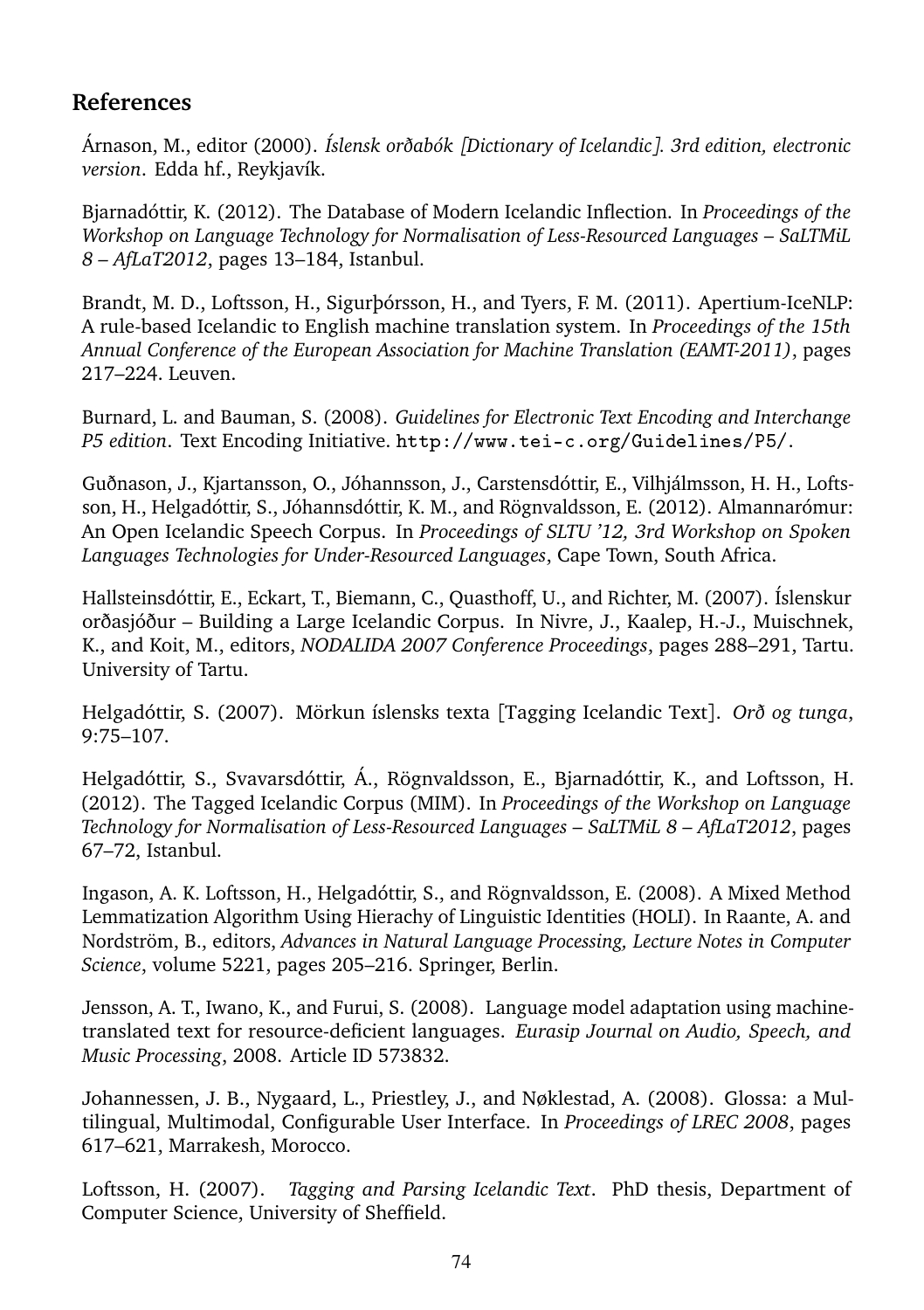Loftsson, H. (2008). Tagging Icelandic text: A linguistic rule-based approach. *Nordic Journal of Linguistics*, 31(1):47–72.

Loftsson, H. and Rögnvaldsson, E. (2007). IceParser: An Incremental Finite-State Parser for Icelandic. In Nivre, J., Kaalep, H.-J., Muischnek, K., and Koit, M., editors, *NODALIDA 2007 Conference Proceedings*, pages 128–135, Tartu. University of Tartu.

Loftsson, H., Yngvason, J. H., Helgadóttir, S., and Rögnvaldsson, E. (2010). Developing a PoS-tagged corpus using existing tools. In Sarasola, K., Tyers, F. M., and Forcada, M. L., editors, *7th SaLTMiL Workshop on Creation and Use of Basic Lexical Resources for Less-Resourced Languages, LREC 2010*, pages 53–60, Valetta.

Nikulásdóttir, A. B. and Whelpton, M. (2010). Extraction of Semantic Relations as a Basis for a Future Semantic Database for Icelandic. In Sarasola, K., Tyers, F. M., and Forcada, M. L., editors, *7th SaLTMiL Workshop on Creation and Use of Basic Lexical Resources for Less-Resourced Languages, LREC 2010*, pages 33–39, Valetta.

Pind, J., Magnússon, F., and Briem, S. (1991). *Íslensk orðtíðnibók [The Icelandic Frequency Dictionary]*. The Institute of Lexicography, University of Iceland, Reykjavik.

Quasthoff, U., Fiedler, S., and Hallsteinsdóttir, E., editors (2012). *Frequency Dictionary Icelandic / Íslensk tíðniorðabók*. Leipziger Universitätsverlag, Leipzig.

Rehm, G. and Uzkoreit, H., editors (2012). *Strategic Research Agenda for Multilingual Europe 2020*. Presented by the META Technology Council. Springer. Berlin.

Rögnvaldsson, E. (2004). The Icelandic Speech Recognition Project Hjal. In Holmboe, H., editor, *Nordisk Sprogteknologi. Nordic Language Technology. Årbog 2003*, pages 239–242. Museum Tusculanums Forlag, Copenhagen.

Rögnvaldsson, E. and Helgadóttir, S. (2011). Morphosyntactic Tagging of Old Icelandic Texts and Its Use in Studying Syntactic Variation and Change. In Sporleder, C., van den Bosch, A. P. J., and Zervanou, K. A., editors, *Language Technology for Cultural Heritage: Selected Papers from the LaTeCH Workshop Series*, pages 63–76. Springer, Berlin.

Rögnvaldsson, E., Ingason, A. K., Sigurðsson, E. F., and Wallenberg, J. (2011). Creating a Dual-Purpose Treebank. In Proceedings of the ACRH Workshop, Heidelberg, 5 Jan. 2012. *Journal for Language Technology and Computational Linguistics*, 26(2):141–152.

Rögnvaldsson, E., Jóhannsdóttir, K. M., Helgadóttir, S., and Steingrímsson, S. (2012). *The Icelandic Language in the Digital Age*. Series editors Uzkoreit, H. and Rehm, G. Springer. Berlin.

Rögnvaldsson, E., Loftsson, H., Bjarnadóttir, K., Helgadóttir, S., Nikulásdóttir, A. B., Whelpton, M., and Ingason, A. K. (2009). Icelandic Language Resources and Technology: Status and Prospects. In Domeij, R., Koskenniemi, K., Krauwer, S., Maegaard, B., Rögnvaldsson, E., and de Smedt, K., editors, *Proceedings of the NODALIDA 2009 Workshop Nordic Perspectives on the CLARIN Infrastructure of Language Resources*, pages 27–32. Northern European Association for Language Technology (NEALT), Tartu University Library, Tartu.